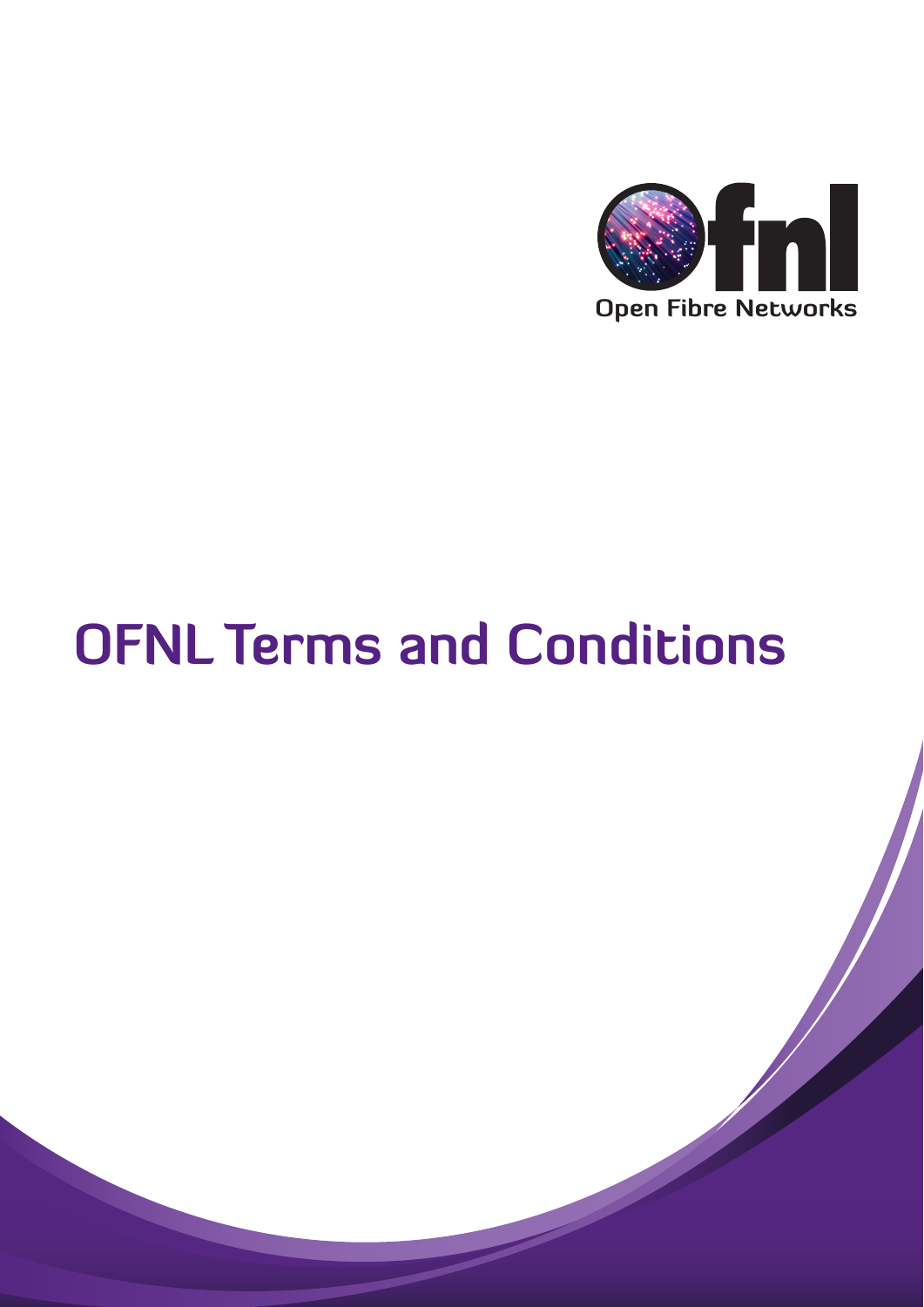

## **(1) Introduction**

These terms and conditions govern your use of our website; by using our website, you accept these terms and conditions in full. If you disagree with these terms and conditions or any part of these terms and conditions, you must not use our website.

## **(2) Licence to use website**

Unless otherwise stated, we or our licensors own the intellectual property rights in the website and material on the website. Subject to the licence below, all these intellectual property rights are reserved. You may view, download for caching purposes only, and print pages from the website for your own personal use, subject to the restrictions set out below and elsewhere in these terms and conditions.

You must not:

a) republish material from this website (including republication on another website);

b) sell, rent or sub-license material from the website;

c) show any material from the website in public;

d) reproduce, duplicate, copy or otherwise exploit material on our website for a commercial purpose;

e) edit or otherwise modify any material on the website; or

f) redistribute material from this website except for content specifically and expressly made available for redistribution.

Where content is specifically made available for redistribution, it may only be redistributed within your organisation.

# **(3) Acceptable use**

 You must not use our website in any way that causes, or may cause, damage to the website or impairment of the availability or accessibility of the website; or in any way which is unlawful, illegal, fraudulent or harmful, or in connection with any unlawful, illegal, fraudulent or harmful purpose or activity.

You must not use our website to copy, store, host, transmit, send, use, publish or distribute any material which consists of (or is linked to) any spyware, computer virus, Trojan horse, worm, keystroke logger, rootkit or other malicious computer software.

You must not conduct any systematic or automated data collection activities (including without limitation scraping, data mining, data extraction and data harvesting) on or in relation to our website without our express written consent.

You must not use our website to transmit or send unsolicited commercial communications.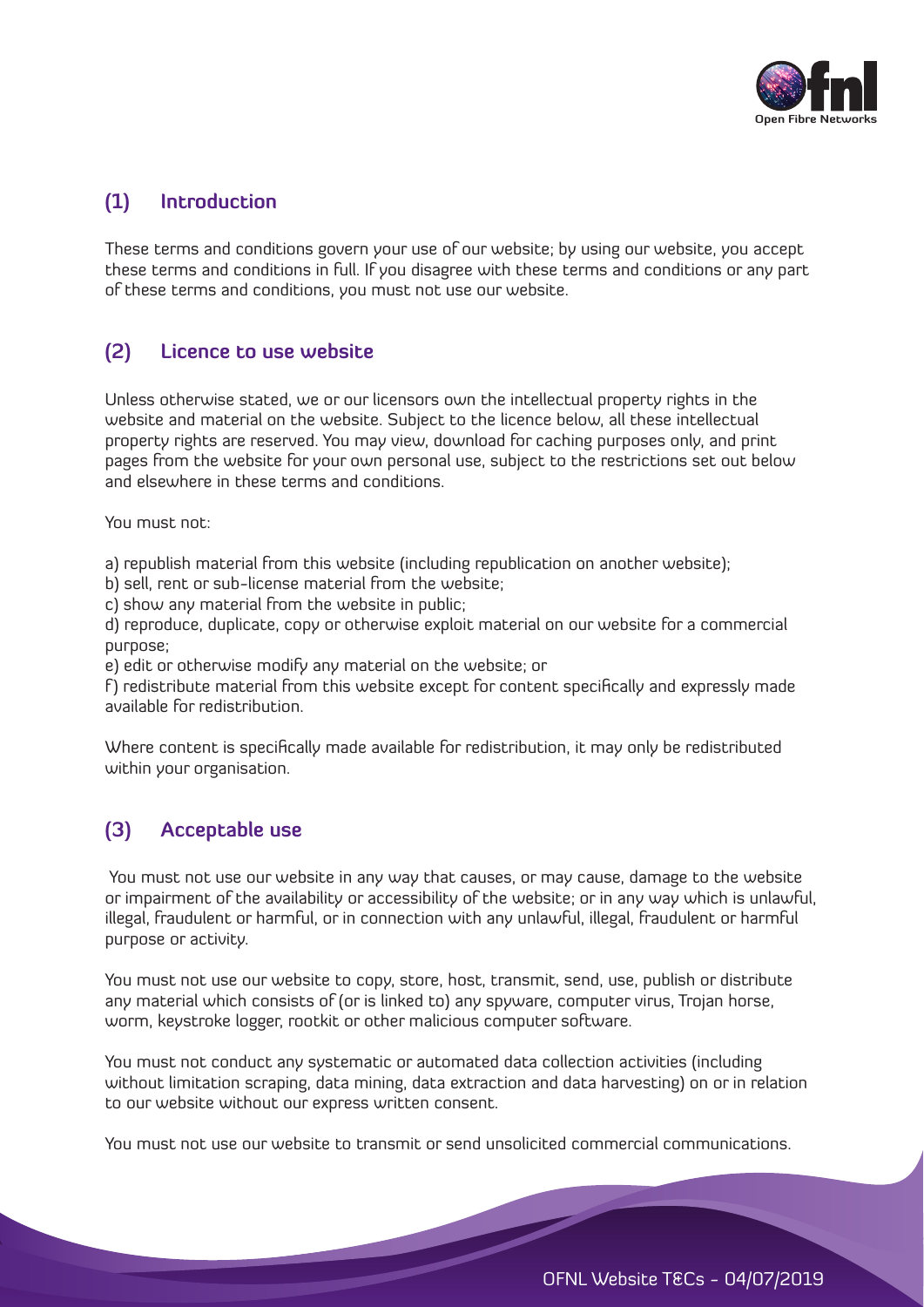

You must not use our website for any purposes related to marketing without our express written consent.

# **(4) Restricted access**

Access to certain areas of our website is restricted. We reserve the right to restrict access to other areas of our website, or indeed our whole website, at our discretion.

If we provide you with a user ID and password to enable you to access restricted areas of our website or other content or services, you must ensure that the user ID and password is kept confidential. You are fully responsible for all activities that occur under your user ID or password. You agree to (i) immediately notify us of any unauthorised use of your user ID or password and any other breach of security and (ii) ensure that you exit from your account at the end of each session. We cannot be and will not be liable for any loss or damage arising from your failure to comply with these obligations.

We may disable your user ID and password in our sole discretion without notice or explanation.

## **(5) User generated content**

In these terms and conditions, "your user content" means material (including without limitation text, plans, graphics, drawings, images, audio material, video material and audiovisual material) that you submit to our website, for whatever purpose.

Our forums, resources or any page of the website where you are capable of uploading your user content are provided for the exchange of lawful, relevant, fair and appropriate information, opinions, materials and comments.

You acknowledge that all user content (including registration data) whether publically posted or privately transmitted to us are the sole responsibility of the person from which such content originated. We accept no responsibility for and do not guarantee the accuracy, integrity or quality of any content posted on our online forums by you or any third party.

Your user content must not be illegal or unlawful, must not infringe any third party's legal rights, and must not be capable of giving rise to legal action whether against you or us or a third party (in each case under any applicable law).

You must not submit any user content to the website that is or has ever been the subject of any threatened or actual legal proceedings or other similar complaint.

We reserve the right to edit or remove any material submitted to our website, or stored on our servers, or hosted or published upon our website.

Notwithstanding our rights under these terms and conditions in relation to user content, we do not undertake to monitor the submission of such content to, or the publication of such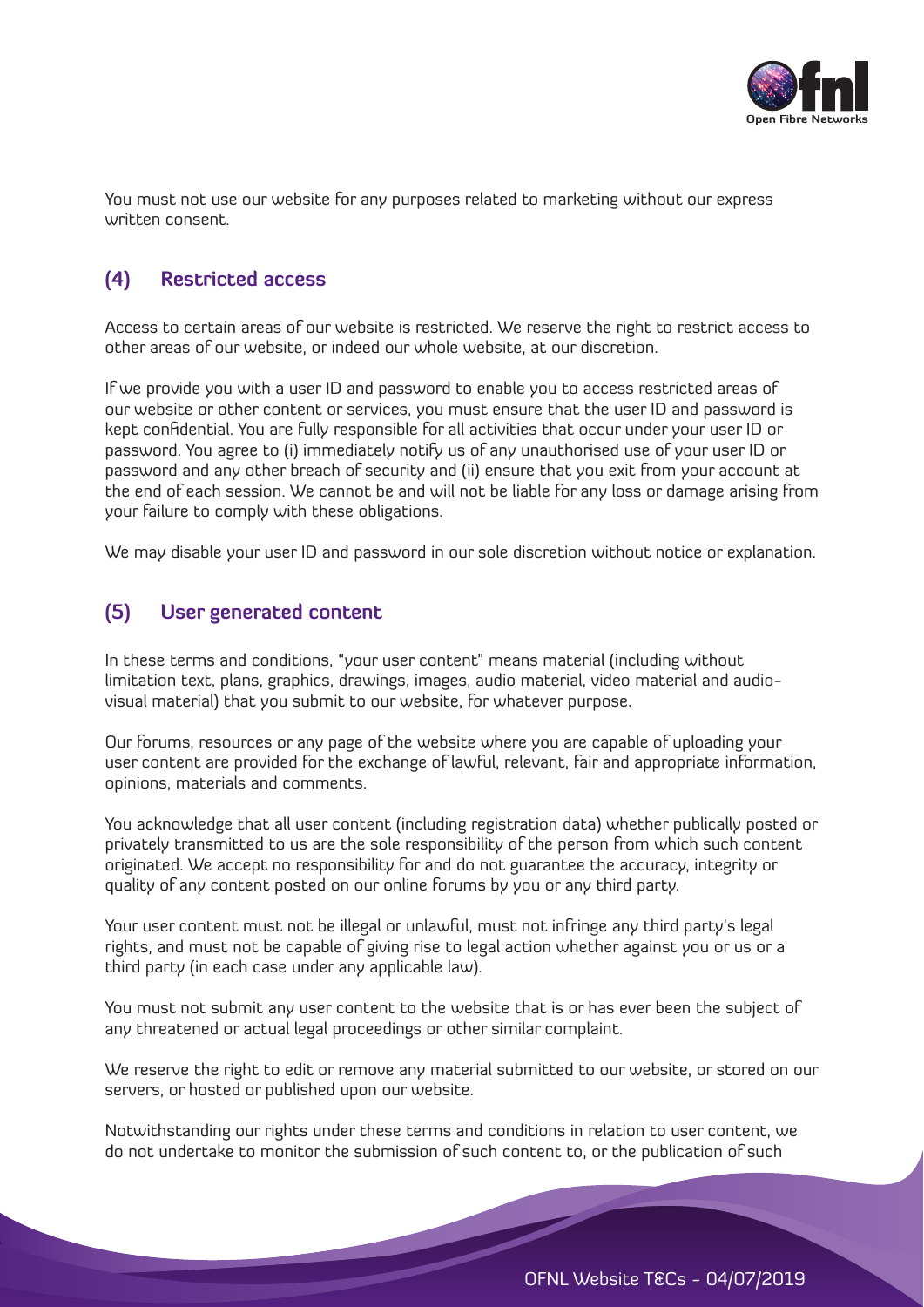

content on, our website.

You grant to us a worldwide, irrevocable, non-exclusive, royalty-free licence to use, reproduce, adapt, publish, translate and distribute your user content in any existing or future media. You also grant to us the right to sub-license these rights, and the right to bring an action for infringement of these rights.

## **(6) Accepting a quotation on our website**

Where a quotation is generated using this website, you will be required to review and accept additional terms and conditions before you are able to accept the quotation or, if your organisation has a valid asset adoption agreement in place with us, you will be required to accept that this agreement governs the arrangement between us. We reserve the right to amend any of our terms and conditions from time to time and you are strongly advised to review any applicable terms and conditions before accepting the terms and conditions.

Your acceptance of a quotation represents an offer by you to accept the services offered by us on the terms and conditions of the quotation generated.

# **(7) Limited warranties**

We do not warrant the completeness or accuracy of the information published on this website; nor do we commit to ensuring that the website remains available or that the material on the website is kept up-to-date. To the maximum extent permitted by applicable law we exclude all representations, warranties and conditions relating to this website and the use of this website (including, without limitation, any warranties implied by law of satisfactory quality, fitness for purpose and/or the use of reasonable care and skill).

## **(8) Limitations and exclusions of liability**

Nothing in these terms and conditions will: (a) limit or exclude our or your liability for death or personal injury resulting from negligence; (b) limit or exclude our or your liability for fraud or fraudulent misrepresentation; (c) limit any of our or your liabilities in any way that is not permitted under applicable law; or (d) exclude any of our or your liabilities that may not be excluded under applicable law.

The limitations and exclusions of liability set out in this Section and elsewhere in these terms and conditions: (a) are subject to the preceding paragraph; and (b) govern all liabilities arising under the terms and conditions or in relation to the subject matter of the terms and conditions, including liabilities arising in contract, in tort (including negligence) and for breach of statutory duty.

To the extent that the website and the information and services on the website are provided free-of-charge, we will not be liable for any loss or damage of any nature.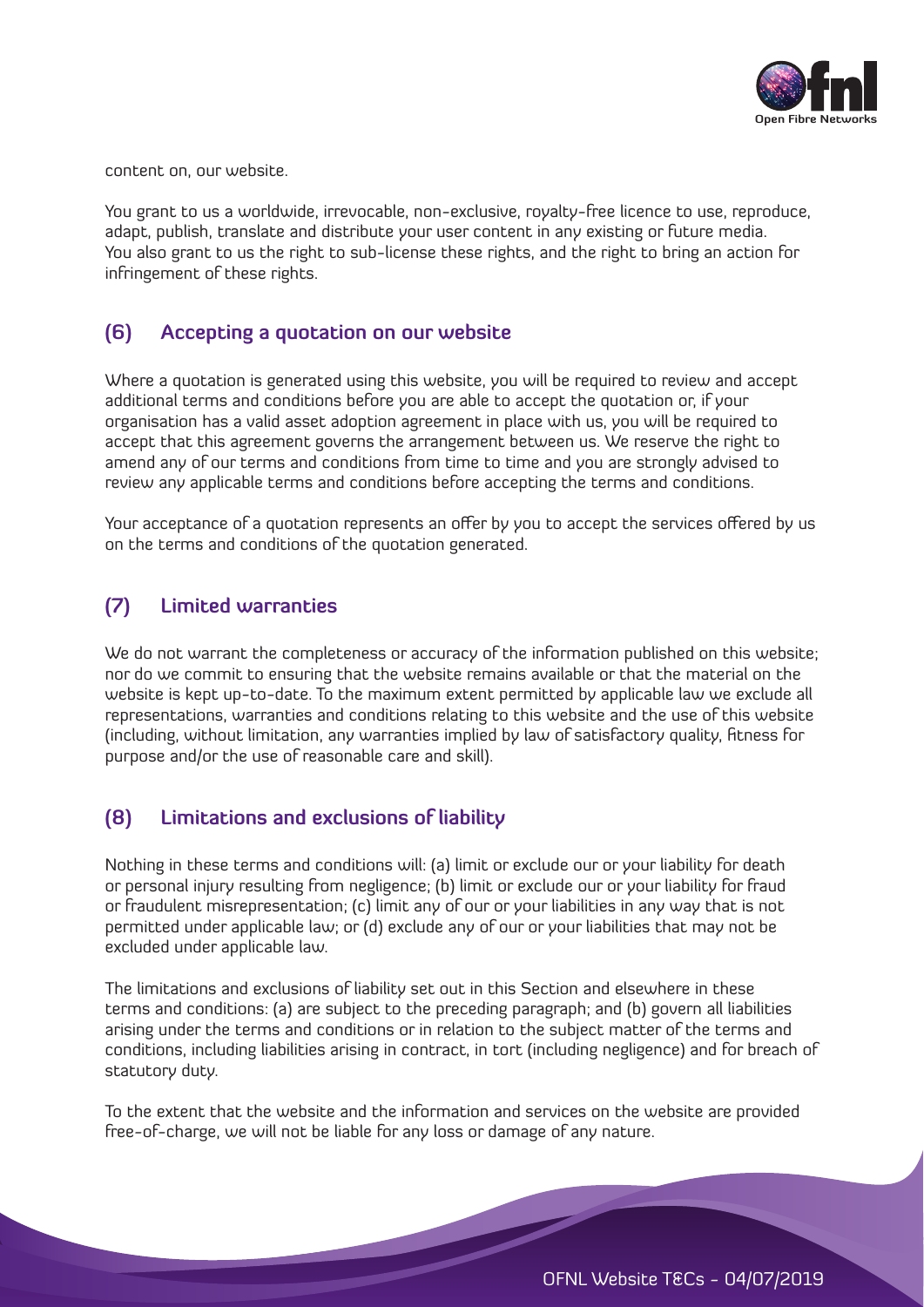

We will not be liable to you in respect of any losses arising out of any event or events beyond our reasonable control.

We will not be liable to you in respect of any business losses, including (without limitation) loss of or damage to profits, income, revenue, use, production, anticipated savings, business, contracts, commercial opportunities or goodwill.

We will not be liable to you in respect of any loss or corruption of any data, database or software.

We will not be liable to you in respect of any special, indirect or consequential loss or damage.

The website is directed at our customers and prospective customers in the United Kingdom and we make no representations or give any warranties that the website and the materials on the website are appropriate or available for use in locations outside the United Kingdom.

## **(9) Indemnity**

You hereby indemnify us and undertake to keep us indemnified against any losses, damages, costs, liabilities and expenses (including without limitation legal expenses and any amounts paid by us to a third party in settlement of a claim or dispute on the advice of our legal advisers) incurred or suffered by us arising out of any breach by you of any provision of these terms and conditions, or arising out of any claim that you have breached any provision of these terms and conditions.

#### **(10) Breaches of these terms and conditions**

Without prejudice to our other rights under these terms and conditions, if you breach these terms and conditions in any way, we may take such action as we deem appropriate to deal with the breach, including suspending your access to the website, prohibiting you from accessing the website, blocking computers using your IP address from accessing the website, contacting your internet service provider to request that they block your access to the website and/or bringing court proceedings against you.

## **(11) Links**

Some links on this site will allow you to connect to sites that we do not control. We provide these links as a convenience only and the appearance of a link does not imply our endorsement, nor are we responsible for the content of, any linked site. You access such sites at your own risk.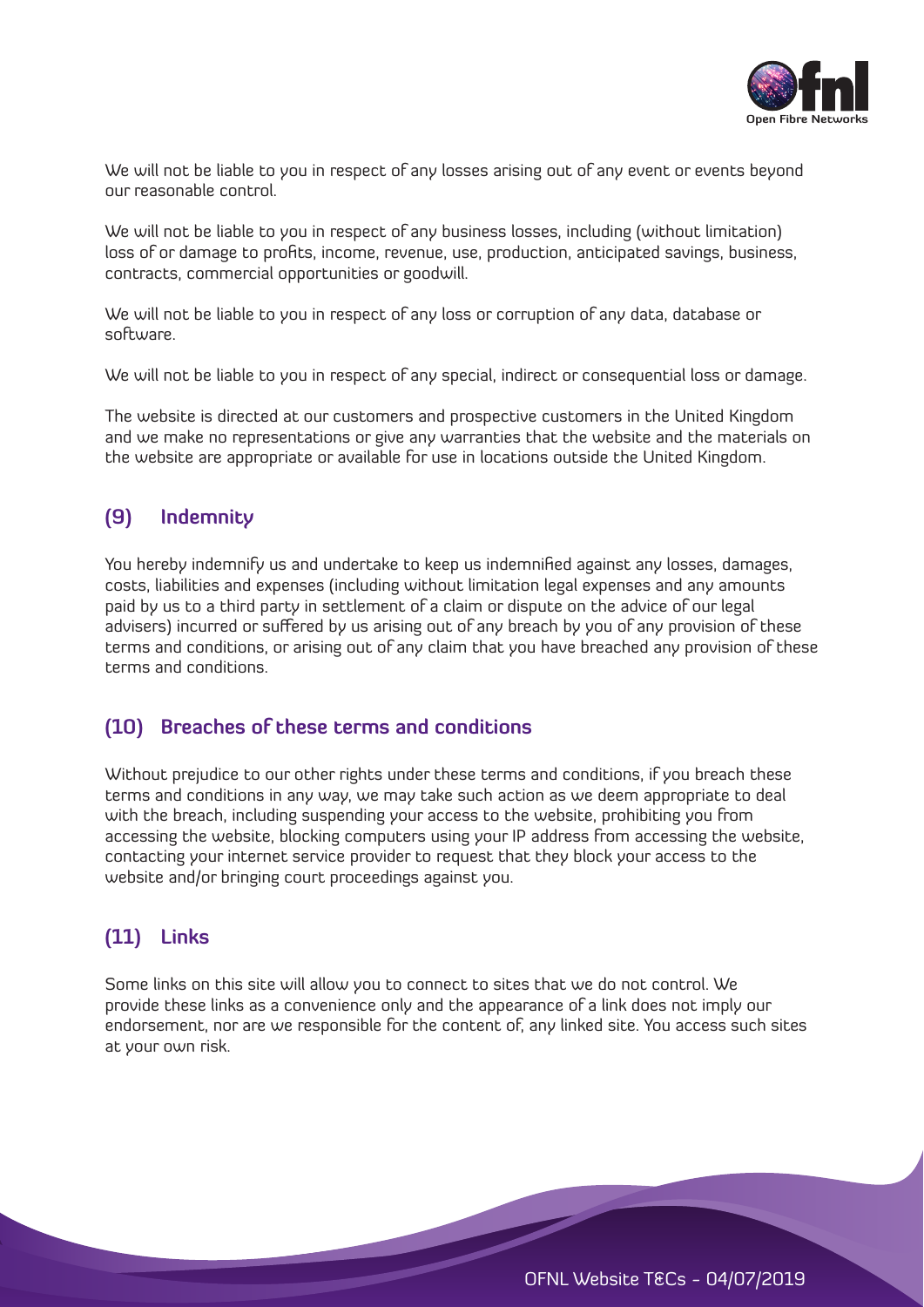

# **(12) Variation**

We may revise these terms and conditions from time-to-time. Revised terms and conditions will apply to the use of our website from the date of the publication of the revised terms and conditions on our website. Please check this page regularly to ensure you are familiar with the current version. Your continued use of the website will be deemed to constitute your acceptance of any revised terms.

# **(13) Assignment**

We may transfer, sub-contract or otherwise deal with our rights and/or obligations under these terms and conditions without notifying you or obtaining your consent. You may not transfer, sub-contract or otherwise deal with your rights and/or obligations under these terms and conditions.

# **(14) Severability**

If a provision of these terms and conditions is determined by any court or other competent authority to be unlawful and/or unenforceable, the other provisions will continue in effect. If any unlawful and/or unenforceable provision would be lawful or enforceable if part of it were deleted, that part will be deemed to be deleted, and the rest of the provision will continue in effect.

# **(15) Exclusion of third party rights**

These terms and conditions are for the benefit of you and us, and are not intended to benefit any third party or be enforceable by any third party. The exercise of our and your rights in relation to these terms and conditions is not subject to the consent of any third party.

## **(16) Entire agreement**

These terms and conditions, together with our privacy policy and any further written agreement(s) in place between us constitute the entire agreement between you and us in relation to your use of our website, and supersede all previous agreements in respect of your use of this website.

# **(17) Law and jurisdiction**

These terms and conditions will be governed by and construed in accordance with English law, and any disputes relating to these terms and conditions or your use of and/or access to the website will be subject to the exclusive jurisdiction of the courts of England and Wales.